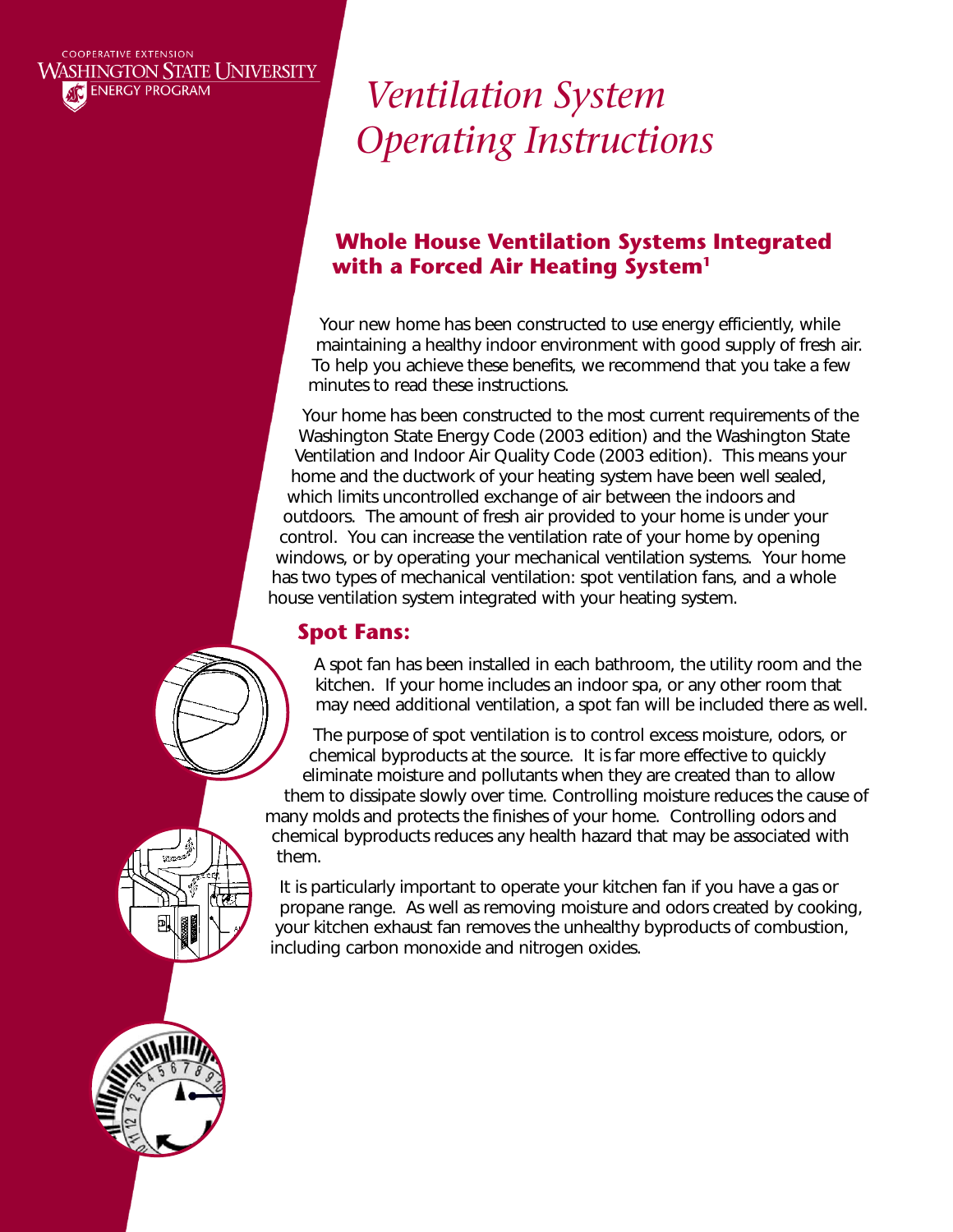### **Recommended spot fan operation:**

- Turn on the spot fan whenever moisture, odors, household chemicals, or combustion byproducts are present in the room, such as during showering, washing clothes, or cooking.
- Since moisture vapor, odors, and combustion byproducts tend to linger, run the spot fan for up to 60 minutes beyond the activity that produced them.

### **Whole house ventilation integrated with the heating system.**

The forced air heating system in this home is equipped with a ventilation system. This system includes a fresh air intake connected to the return air duct (return air is the air that flows into your heating system), a damper that controls the amount of air that enters the system, and a timer that controls when the system operates. To change the amount of ventilation in your home adjust the timer to increase or decrease the time the system operates. In some cases you may also want to adjust the damper.

Here's how the system works:



Figure 1. Whole house ventilation system integrated with a forced air heating system.

- When the ventilation timer calls for ventilation, the furnace fan motor turns on. If the ventilation system is equipped with a mechanical damper, it also opens.
- The furnace fan pulls fresh air through the fresh air intake into the return air duct.
- Fresh air is then distributed to the home through the supply air ducts of the heating system.
- When the ventilation timer shuts off, the furnace fan motor turns off. If the system has a mechanical damper, the damper also closes.

Note: If your system is *not* equipped with a mechanical damper, your home will also receive ventilation whenever the system fan operates, including when it's on to provide heating or cooling.

### **Selecting a Whole House Ventilation Schedule:**

Your contractor has set the timer on your ventilation system to provide a minimum of eight hours of ventilation per day. To get the maximum benefits of the system, you'll want to adjust the timer to suit your own schedule.

- Run the system more when you expect to be home, or when more people are expected to be in the home.
- Set the timer to cycle the system on and off for short periods. For example, 10 minutes on, 20 minutes off.
- Use the manual control to turn the system on when large groups gather in your home.



Figure 2. Typical whole house ventilation timer.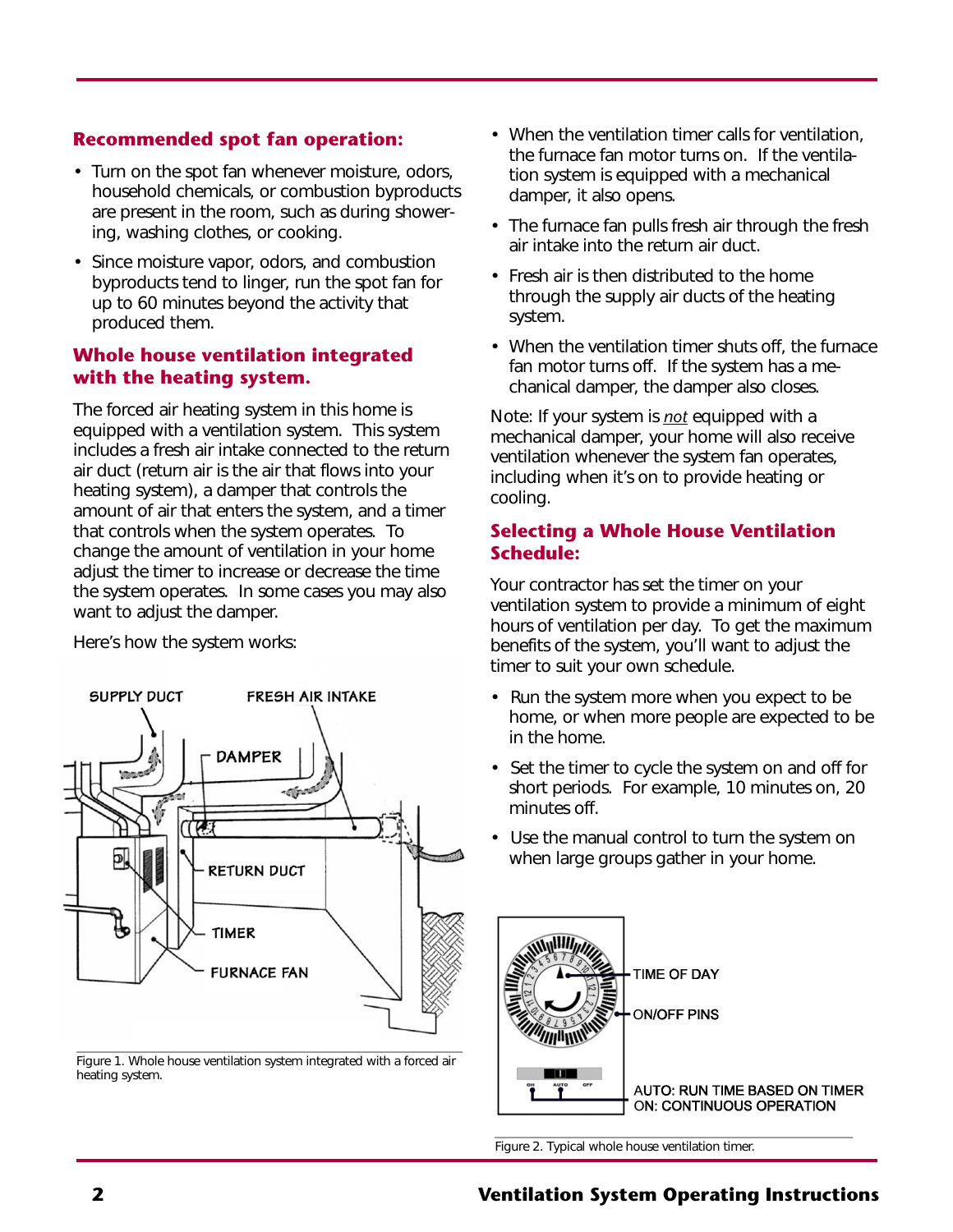Note: The spot and whole house ventilation systems included in your home are only intended to provide ventilation for common household activities. They do not provide enough ventilation to overcome the chemical hazards associated with painting, shop activities or the byproducts of unvented combustion heaters.

- Before you change the damper setting, make note of the position of the damper adjustment. You will need to return the damper to this setting when the extreme weather passes.
- Only reduce the ventilation rate when absolutely necessary.
- Be aware for signs of under-ventilation, including smells and high humidity.

### **Dampers:**

There are three types of dampers allowed by the ventilation code. Figure 3 identifies these dampers and describes how they work. This system uses the damper checked below.

- ❑ Manual Damper
- ❑ Constant Air Flow Regulator
- ❑ Motorized Damper

As required by code<sup>2</sup>, your heating contractor has tested the flow reate of fresh air brought into your home and set the damper accordingly.

### **Manual Damper Operation:**

In normal operating conditions, the damper is always open, regardless of the settings on the ventilation timer. The home receives ventilation whenever air handler fan turns on, or when the thermostat calls for heating or cooling.

Using the timer to regulate the ventilation rate is always the best choice. But because this system provides ventilation to the home whenever the air handler fan operates, ventilation rates may be excessive during very cold or very hot weather. This can mean wasted energy and an uncomfortable home. In this case, you may wish to adjust the manual damper. Before doing so, keep a few things in mind:



#### MANUAL DAMPER

AIR VOLUME ADJUSTMENT FIXED: ALWAYS OPEN.



#### CONSTANT AIRFLOW **REGULATOR**

INTERNAL BLADDER REGULATES AIR VOLUME **BASED ON RETURN DUCT** AIR PRESSURE ALWAYS OPEN.



MOTORIZED DAMPER

> A MOTOR OPENS THE DAMPER ONLY WHEN **VENTILATION IS CALLED** FOR BY THE TIMER. **VOLUME IS REGULATED** BY OPEN DAMPER POSITION ADJUSTMENT.

Figure 3. Selection of dampers used to meet the VIAQ code.